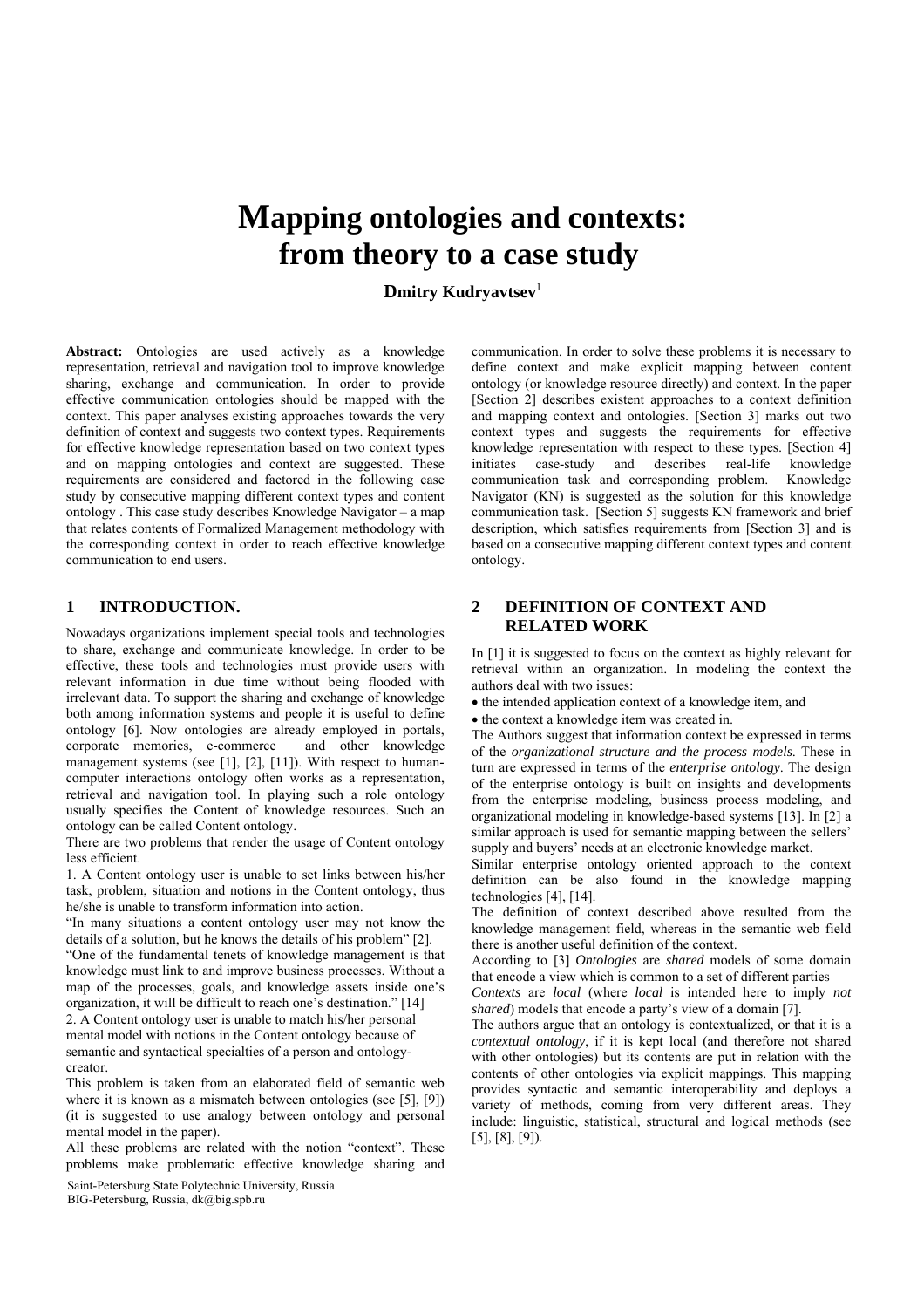# **3 MODEL OF CONTEXTS AND REQUIREMENTS FOR EFFECTIVE KNOWLEDGE REPRESENTATION**

Resuming Section 2 there are two main definitions of context that affect communication problems (Section 1): Def 1. Context model reflects:

- the intended application context of a knowledge item, and
- the context a knowledge item was created in.
- and is expressed in terms of the *enterprise ontology*.

Def 2. Contexts are *local (not shared)* models that encode a party's view of a domain.

In order to distinguish types of context and set requirements for knowledge representation working definitions are suggested for every type of context. The first working definition is based on a semiotic model [10]. Traditionally the semiotic model includes:

- Syntax which reflects rules and relations between signs of any language
- Semantics which reflect relations between signs and their meaning
- Pragmatics which reflect relations between signs and their users and creators

This model together with Def 1 makes possible to consider the context in Def 1 as *pragmatic context*.

The Context in Def 2 will cover all the components of the semiotic model making it impossible to define it uniformly in terms of a semiotic model. Thus the context in Def 2 will be termed and used in this paper as *local context.*

Pragmatic context can be either shared or not. Consequently the former is represented by ontology and the latter is by a set of local contexts.

The requirements for effective knowledge representation which provides for a solution of the problems from Section 1 are as follows:

Requirement 1: Every ontology must be either shared by *all* the communication participants *or* be mapped with corresponding local contexts of every participant (group of similar participants).

Requirement 2: Every knowledge resource must be mapped with a pragmatic context (either directly or by means of the content ontology).

These requirements are further considered and factored in the case study.

# **4 CASE STUDY: TASK SETTING AND PROBLEM DESCRIPTION**

Formalized management methodology ("methodology" further in the paper) is a product of the management consulting company BIG-Petersburg. This methodology is initially presented in the form of a book, but the concept "Formalized Management Methodology" is used due to the plans of application of other media, such as e-books or knowledge portals.

This methodology reflects the experience of consultants gained during business process improvement and restructuring of organizations in Russia and CIS countries.

The goal of this methodology is to help different organizations in solving their managerial problems and improving levels of management. Thus the main objective is to provide each potential organization based user of the methodology with necessary knowledge to help realize the tasks and functions they face.

In order to achieve this objective the methodology must be effectively communicated to its potential users. Although methodology is well-structured with a content ontology (=table of contents) and divided into topics (content ontology nodes) it is rather hard to communicate it because the way the methodology can be used, its potential users and the methodology itself have their own specialties. These specialties can be considered as communication problem and are as follows:

- a. Different organizations that intend to use the methodology face different problems and tasks. Many problems and tasks do not require usage of every topic of methodology.
- b. Implementing such a methodology is not a task faced by one person or a small group only; it requires a joint effort made by many persons employed in the organization. As a result the target audience for the methodology implemented is very broad and involves many people in a management activities oriented organization (ranging from directors' boards to linear managers). It is a subset of topics that is to be read and learned by a majority of users' categories.
- c. The core of the methodology integrates words quite unusual and new for the majority of Russian managers (Corporate / Enterprise Architecture, Business Engineering). In addition management research and practice have no conventional terms and concepts. Thus words and phrases used in the methodology and especially in the topic headings can be misunderstood and users will be unable to set a relation between their mental models and topics of the methodology.

In order to effectively communicate methodology with respect to the specialties described above Knowledge Navigator (KN) was created.

### **5 CASE STUDY: KNOWLEDGE NAVIGATOR FRAMEWORK AND DESCRIPTION**

Input data for KN are content ontology and the very content. In order to satisfy the requirements for effective knowledge representation KN – end-user solution – integrates three tools (Figure 1):



**Figure 1**. Knowledge Navigator Framework

1. Task-oriented navigator ("What for" – navigator) It helps users to choose topics to solve certain tasks and problems of organization.

This navigator maps content ontology with Pragmatic context, which is represented in the form of Task Context ontology. But although the latter ontology results from the analysis made by a consulting company and is shared by the authors, it is not shared by prospective users and consequently does not satisfy Requirement 1 from [Section 3]. In order to help the users identify their local problems every node in Task Context ontology is mapped with a set of descriptive local task and problem contexts of users. These local contexts are given even